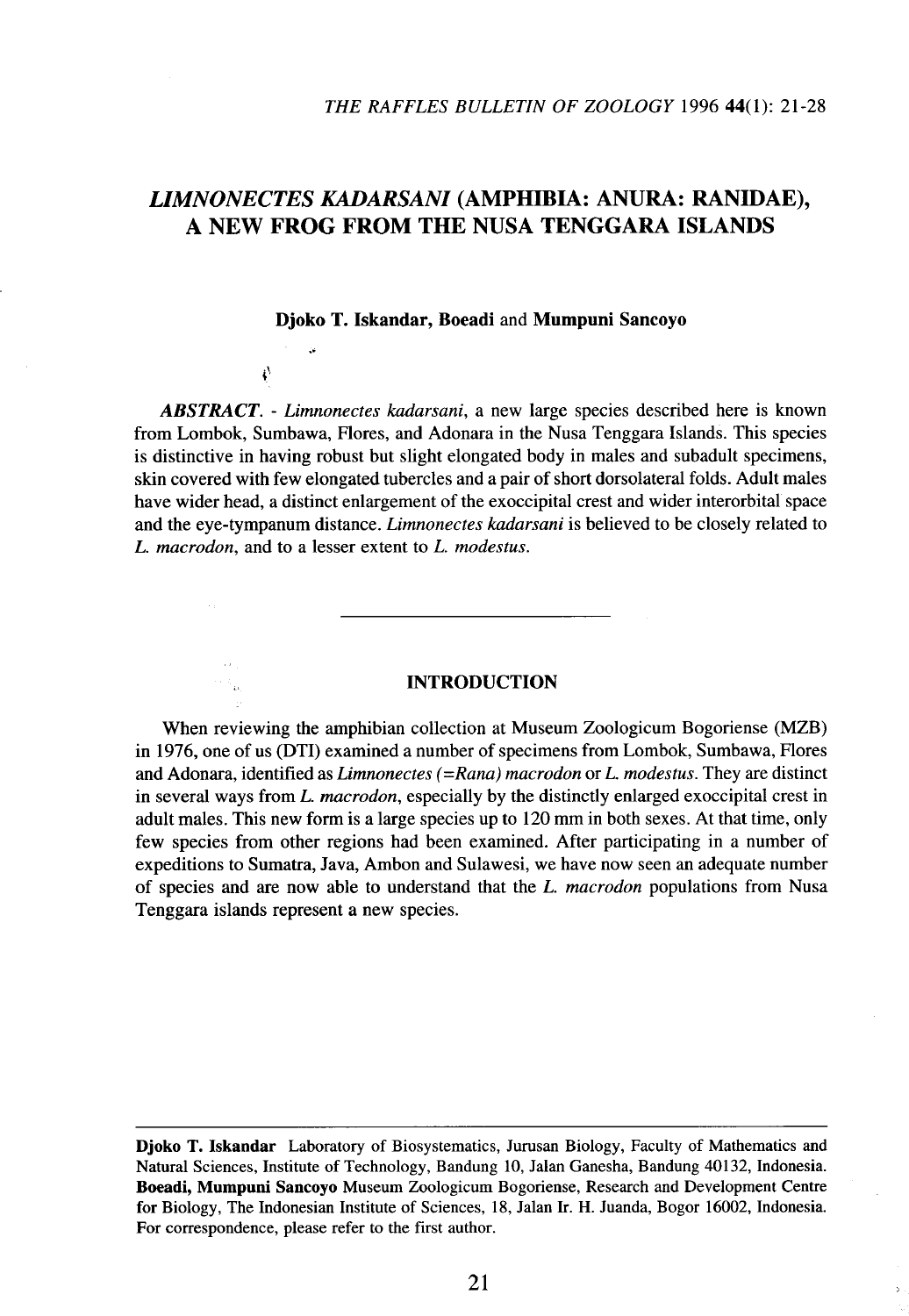# **SYSTEMATICS**

# *Limnonectes kadarsani,* new species

(Fig. 1)

*Rana macrodon,* Barbour, 1912 (part); Boulenger, 1920 (part); van Kampen, 1923 (part); Mertens, 1927 (part); Darevskyi, 1964.

*Rana modesta,* Barbour, 1912 (part); van Kampen, 1923 (part); Dunn, 1928.

*Material examined. -* Holotype - Adult male (MZB Amph. 2940 (ex.2654», Jaran Pasang, Lombok, colI. D. Hardjono, 14 Mar. 1984.

Paratypes - LOMBOK: - male and female (MZB Amph. 2941-2942 (ex. 2652)), - 2 males and female (MZB Amph. 2943-2945 (ex. 2651)) - 2 males and female (MZB Amph. 2946-2948 (ex. 2653)) - male (MZB Amph. 2654), Jaran Pasang, colI. D. Hardjono, 8-14 Mar. 1984 - 2 males and female (MZB Amph. 2949-2951 (ex. 2645», from West Lombok, no exact locality, colI. Rachmatun, May. 1982. SUMBA W A: female (MZB Amph. 120), Batu Dulang, Sumbawa, colI. R. Mertens, Sunda Exp. Rensch, 6 May. 1927 - females (MZB Amph, 2935-2936 (ex. 193) - males (MZB Amph. 2959, 2960 (ex. 215», (partly cleaned), Semangkat Atas, colI. R. Mertens, Sunda Exp. Rensch, 11 May. 1927 - males and females (MZB Amph. 2952-2956 (ex. 2507)), Sariberu, near Simpasai market, Monta county, Bima, colI. M. Siluba, 7 Feb. 1984 - male and female (MZB Amph. 2957-2958 (ex. 2805», along stream creek near Air Merah, Batu Hijau, colI. K. Martin, Feb.1994. FLORES: 2 males and female, (MZB Amph. 009a-c (3 of5 ex.), Wolowaru, colI. R. Mertens, Sunda-Exp. Rensch, 16 Jul.1927 - female (MZB Amph. 214), Bajawa, colI. R. Mertens, Sunda Exp. Rensch, 6 Jul.1927 - 2 females and male (MZB Amph. 2937-2939 (ex.398», Rana Mese, colI. Fr. J.M. Vianney, 10 Apr.1958. ADONARA: 2 males (MZB Amph. 1025-1026), Hinga, colI. Fr. J.M. Vianney, 10 May. 1959. - male (MZB Amph. 1024), Wure, colI. Fr. J.M. Vianney, 3 May.1959.

The description is based on 35 adult specimens, from Lombok (13 ex.), Sumbawa (12 ex.), Flores (9 ex.) and Adonara (3 ex.). In addition, we also examined 28 specimens of young and subadults from the same localities, all from the MZB collection, but not considered as a part of the type series.

*Diagnosis. -* Body is usually much longer than broad, except in gravid females. The legs are moderate in length and the foot is fully webbed to the toe disk. The colour is brownish to grayish black. A short, fme dorsolateral fold is located at the anterior part of dorsum. A distinct "/ *\*" or "W" shaped scapular marking is present between the shoulders. Skin is usually smooth in adult specimens, but young specimens have two rows of enlarged tubercles in the mid dorsal of the sacral region.

*Description.* - A large frog, body much longer than broad, adults up to about 120 mm. Head much wider than long in adult males, in females and young males it is nearly as wide as long (see Fig. 1); distinctly enlarged odontoid processes at end of mandible, larger in adult males; snout rounded, feebly projecting; nostril closer to tip of snout than to eye; canthus rounded, loreal region oblique, slightly concave or straight; eyes pointing obliquely upwards, interorbital narrower than eye diameter; vomerine teeth in two oblique series just behind the level of choanae; tympanum distinct, smaller than eye-nostril distance. Limbs stout, fingers short, length of fingers  $3>1>4>2$ ; a distinct fringe of skin along both sides of second and third fingers, not movable; subarticular tubercles well developed. Tips of finger distinctly enlarged, devoid of circum-marginal groove, dorsal groove present. Hindlimbs short; heels slightly overlapping when legs flexed at right angle to the body; tibia about one-half of SVL; toes fully webbed up to swollen tips; toe disks distinctly enlarged; a narrow tarsal fold and a flap along the outer toes and metatarsal. Elongated inner metatarsal tubercle followed with a non-movable skin fold, compressed; no outer metatarsal tubercle.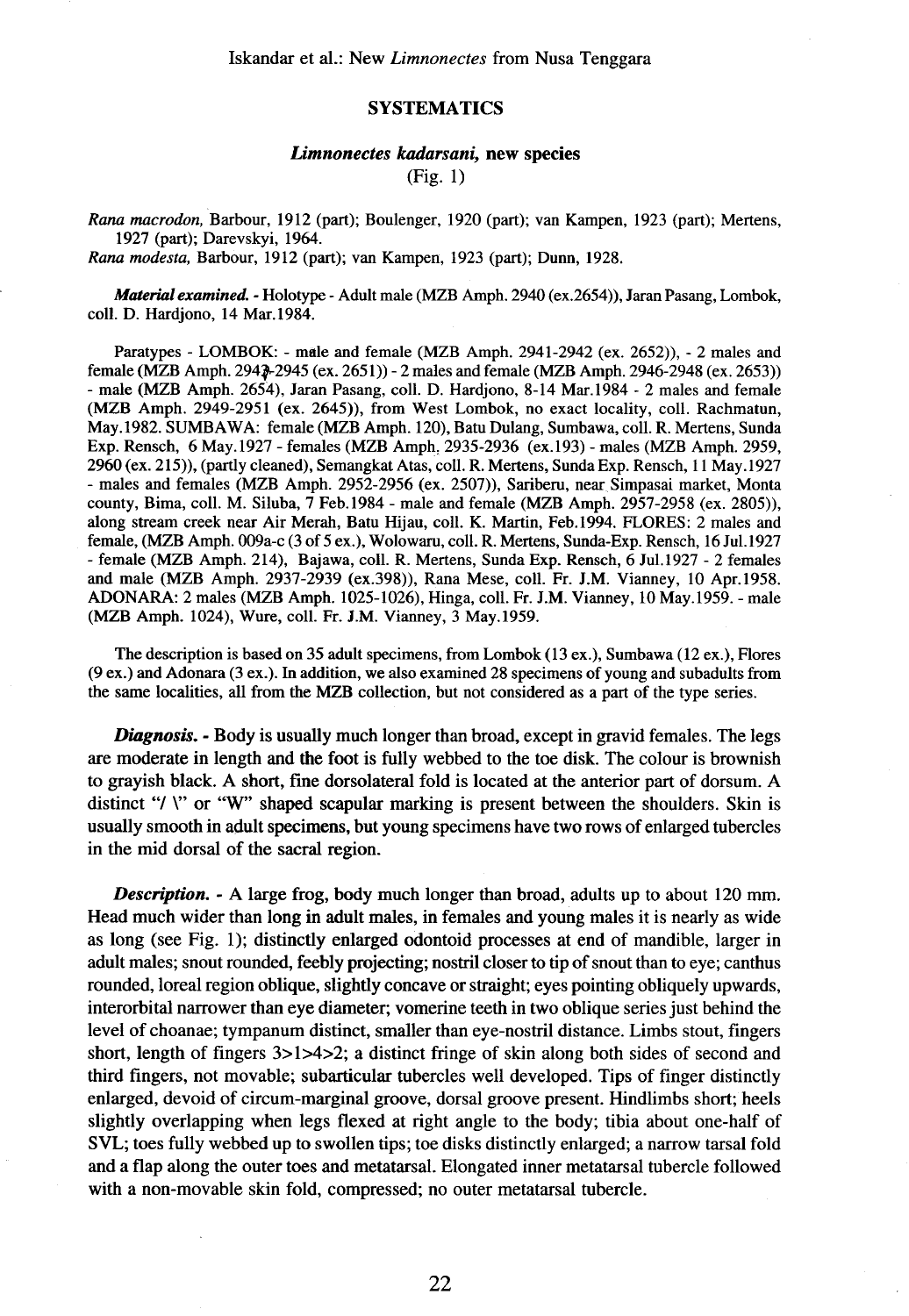# *THE RAFFLES BULLETIN OF ZOOLOGY* 199644(1)

Skin slightly rugose, with tubercles on the sides of body, a short dorsolateral fold on the Skin slightly rugose, with tubercles on the sides of body, a short dorsolateral fold on the anterior portion of the back, a "/  $\Upsilon$ " or "W" shaped scapular markings. A few short folds, spinules or small tubercles, especially on the posterior part of the back and on the legs. spinules or small tubercles, especially on the posterior part of the back and on the legs. Young specimens with two rows of tubercles on the dorsum between the dorsolateral (paravertebbat)1) region, especiallyy on the sacral region. These tubercless alwayss disappearedd in adultts, leaving only few elongated folds. Upper eyelids with tubercles, supra-tympanic fold thick. Lower parts of body and legs smooth.

Eggs moderate (2.2 mm in female of 91 mm), with darker animal pole.



Fig. 1. Holotype of *Limnonectes kadarsani.* A. dorsal aspect; B. ventral aspect; C. Lateral view of the Fig. 1. Holotype of *Limnonectes kadarsani.* A. dorsal aspect; B. ventral aspect; C. Lateral view of the head to show the exoccipital crest enlargement. head to show the exoccipital crest enlargement.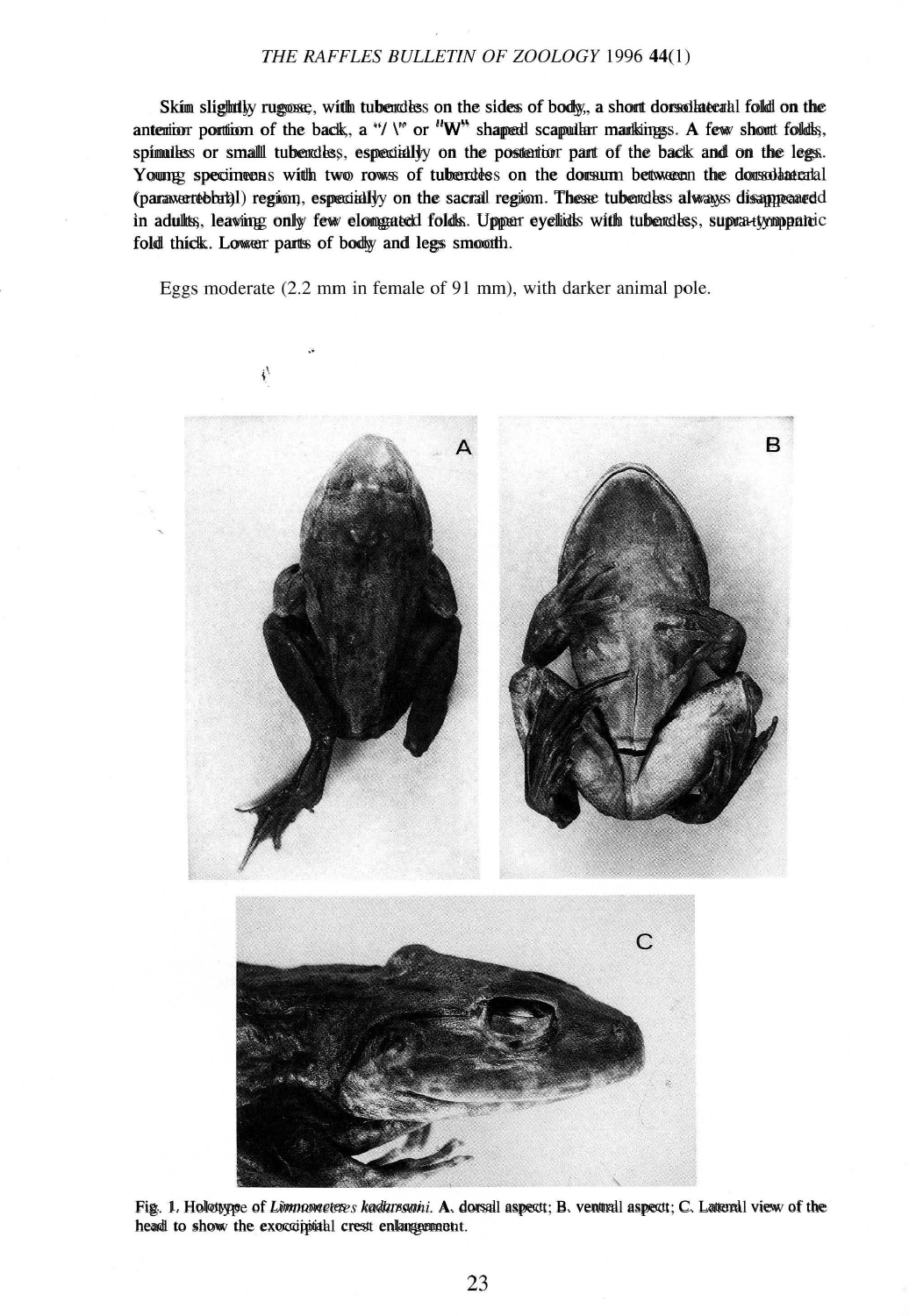*Colouration in alcohol. -* Uniform grayish black, indistinct bar between the eyes, supratympanic fold widely black coloured. Dorsum more or less uniformly reddish brown to grayish brown, lips with vertical bars; throat and breast dusted with gray. Skin is covered with light tipped tubercles.

*Secondary sex characters. -* Males are slight larger than females, vocal sacs absent. Females with eggs measure 53-107 mm; males with secondary growth of exoccipital crest measure 54-120 mm. The head is wider in males than females. The head is distinctly enlarged

| <b>CHARACTERS</b> | <b>MALES</b><br>$(N=18)$            | <b>FEMALES</b><br>$(N=14)$          | <b>RATIOS</b> | <b>MALES</b><br>$(N=18)$         | <b>FEMALES</b><br>$(N=14)$       |
|-------------------|-------------------------------------|-------------------------------------|---------------|----------------------------------|----------------------------------|
| <b>SVL</b>        | $94.06 \pm 17.93$<br>$54.0 - 120.0$ | $86.47 \pm 14.75$<br>$53.5 - 107.0$ | HW / HL       | $1.10 \pm 0.05$<br>$1.03 - 1.19$ | $1.14 \pm 0.05$<br>$1.05 - 1.20$ |
| <b>HW</b>         | $39.66 \pm 8.00$<br>$23.7 - 55.2$   | $33.36 \pm 6.08$<br>$20.0 - 42.0$   | IN/IO         | $1.06 \pm 0.19$<br>$0.78 - 1.21$ | $1.15 \pm 0.15$<br>$0.86 - 1.30$ |
| HL                | $37.94 \pm 7.69$<br>$21.6 - 46.5$   | $29.40 \pm 5.39$<br>$18.3 - 36.0$   | $IO$ / $EY$   | $0.63 \pm 0.11$<br>$0.40 - 0.83$ | $0.56 \pm 0.05$<br>$0.44 - 0.68$ |
| <b>FE</b>         | $44.96 \pm 8.27$<br>$28.6 - 57.8$   | $42.72 \pm 7.28$<br>$27.1 - 51.6$   | TY / EY       | $0.58 \pm 0.04$<br>$0.51 - 0.65$ | $0.53 \pm 0.07$<br>$0.47 - 0.75$ |
| TI                | $47.49 \pm 7.99$<br>$29.7 - 60.2$   | $45.04 \pm 7.41$<br>$29.2 - 55.$    | EY/SL         | $1.03 \pm 0.10$<br>$0.86 - 1.18$ | $1.06 \pm 0.06$<br>$0.95 - 1.10$ |
| FL                | $68.57 \pm 13.72$<br>$42.6 - 89.5$  | $66.92 \pm 12.47$<br>$40.4 - 84.9$  | TI / SVL      | $0.51 \pm 0.03$<br>$0.46 - 0.55$ | $0.53 \pm 0.02$<br>$0.49 - 0.56$ |
| <b>SL</b>         | $11.54 \pm 1.81$<br>$8.0 - 15.0$    | $10.69 \pm 2.04$<br>$6.6 - 13.7$    | HW / SVL      | $0.43 \pm 0.03$<br>$0.37 - 0.48$ | $0.39 \pm 0.02$<br>$0.36 - 0.41$ |
| TY                | 6.92 1.29<br>$4.5 - 9.0$            | $6.23 \pm 1.78$<br>$3.4 - 7.5$      | HL / SVL      | $0.39 \pm 0.02$<br>$0.34 - 0.40$ | $0.34 \pm 0.02$<br>$0.30 - 0.36$ |
| EY                | $12.01 \pm 2.28$<br>$7.1 - 14.6$    | $11.29 \pm 2.24$<br>$7.2 - 13.9$    | FL / SVL      | $0.74 \pm 0.05$<br>$0.65 - 0.81$ | $0.78 \pm 0.02$<br>$0.73 - 0.81$ |
| IO                | $7.64 \pm 2.09$<br>$4.1 - 11.3$     | $6.33 \pm 1.25$<br>$3.7 - 8.0$      | TY / SVL      | $0.07 \pm 0.01$<br>$0.06 - 0.08$ | $0.07 \pm 0.01$<br>$0.05 - 0.12$ |
| EN                | $8.24 \pm 1.71$<br>$5.4 - 10.6$     | $7.81 \pm 1.33$<br>$5.1 - 9.7$      | IN / SUL      | $0.08 \pm 0.01$<br>$0.08 - 0.10$ | $0.08 \pm 0.01$<br>$0.07 - 0.09$ |
| $\mathbf{I}$ N    | $7.81 \pm 1.51$<br>$5.0 - 11.0$     | $7.18 \pm 1.18$<br>$5.1 - 9.2$      | EN / SVL      | $0.08 \pm 0.01$<br>$0.07 - 0.11$ | $0.09 \pm 0.01$<br>$0.08 - 0.12$ |
| ET                | $7.84 \pm 2.66$<br>$3.4 - 14.5$     | $4.74 \pm 1.22$<br>$2.5 - 6.7$      | ET / SVL      | $0.08 \pm 0.02$<br>$0.06 - 0.13$ | $0.05 \pm 0.01$<br>$0.04 - 0.07$ |

Table 1. Morphometric data and ratios for *Limnonectes kadarsani.*

The first line is mean  $\pm$  SD; second line is the range. All morphometrical values are in millimeters. Abbreviations of variables are as follows:  $SVL =$  snout-vent length;  $HW =$  head width;  $HL =$  head length;  $FE =$  femoral length;  $TI =$  tibial length;  $FL =$  foot length;  $SL =$  snout length;  $IO =$  interorbital space; IN = internarial distance; EN = eye - nostril distance; EY = eye diameter; ET = eye - tympanum distance; TY = tympanum diameter.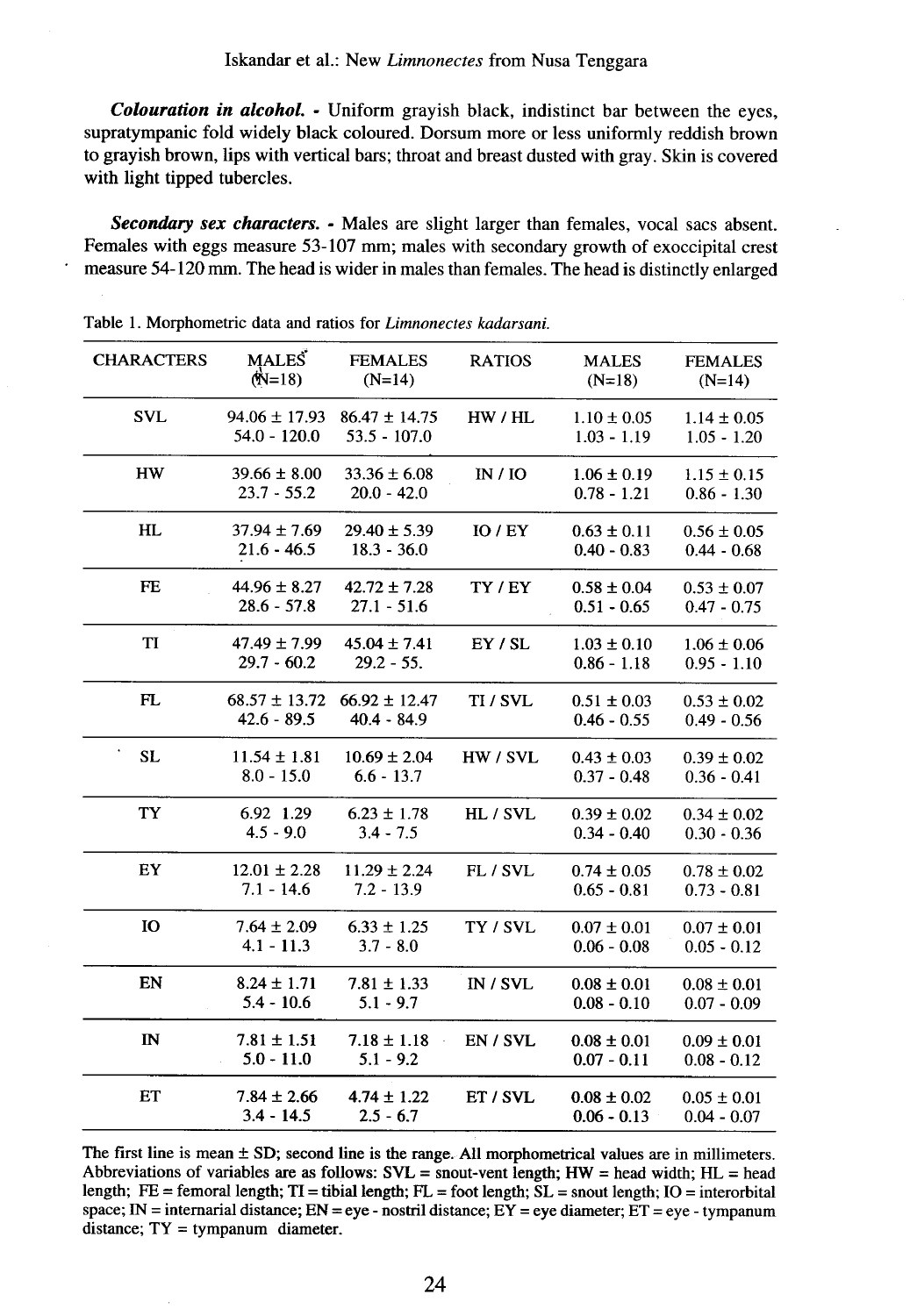

Fig. 2. Some morphometrical differences between males (A) and females (B) of *Limnonectes kadarsani* in relation to snout-vent length. See Table I for abbreviations of variables.

in adult males, resulting from secondary growth in the posterior portion of the head. The distance between eye and tympanum in extra large males could attain 15 mm, but in large females only between 4 to 6 mm. The measurements of this character are biased by the secondary growth when the specimens reach adulthood as shown in Table 1. The anterior part of the post-occipital is slightly bulging in adult males so that the interorbital becomes wider and the exoccipital crest is distinctly enlarged and could be seen as a raised, visible rounded knob at the posterior part of the head. The bodies of gravid females are stocky and are larger than the head; in the adult males, the head is wider than the body. Some other characters that are significantly different between male and female specimens and are not clear in Table 1, are presented in Fig. 2.

*Etymology. -* It is our pleasure to name this new species in honor of Dr. Sampurno Kadarsan, the former Director of Museum Zoologicum Bogoriense (MZB, Bogor) during the periods of 1960-1962; 1964-1968 and 1971-1977. For his achievements, he received about eight medals of honour from the Indonesian government. Dr. Kadarsan retired in September 1994, after serving MZB for 40 years (1955-1994). His contributions towards the progress of Museum Zoologicum Bogoriense up until present are immeasurable and incomparable to any Indonesian biologist.

### **COMPARISON**

Barbour (1912), van Kampen (1923) and Dunn (1928) reported the occurence of *Limnonectes modestus* from Lombok Island, presumably based on young specimens. Their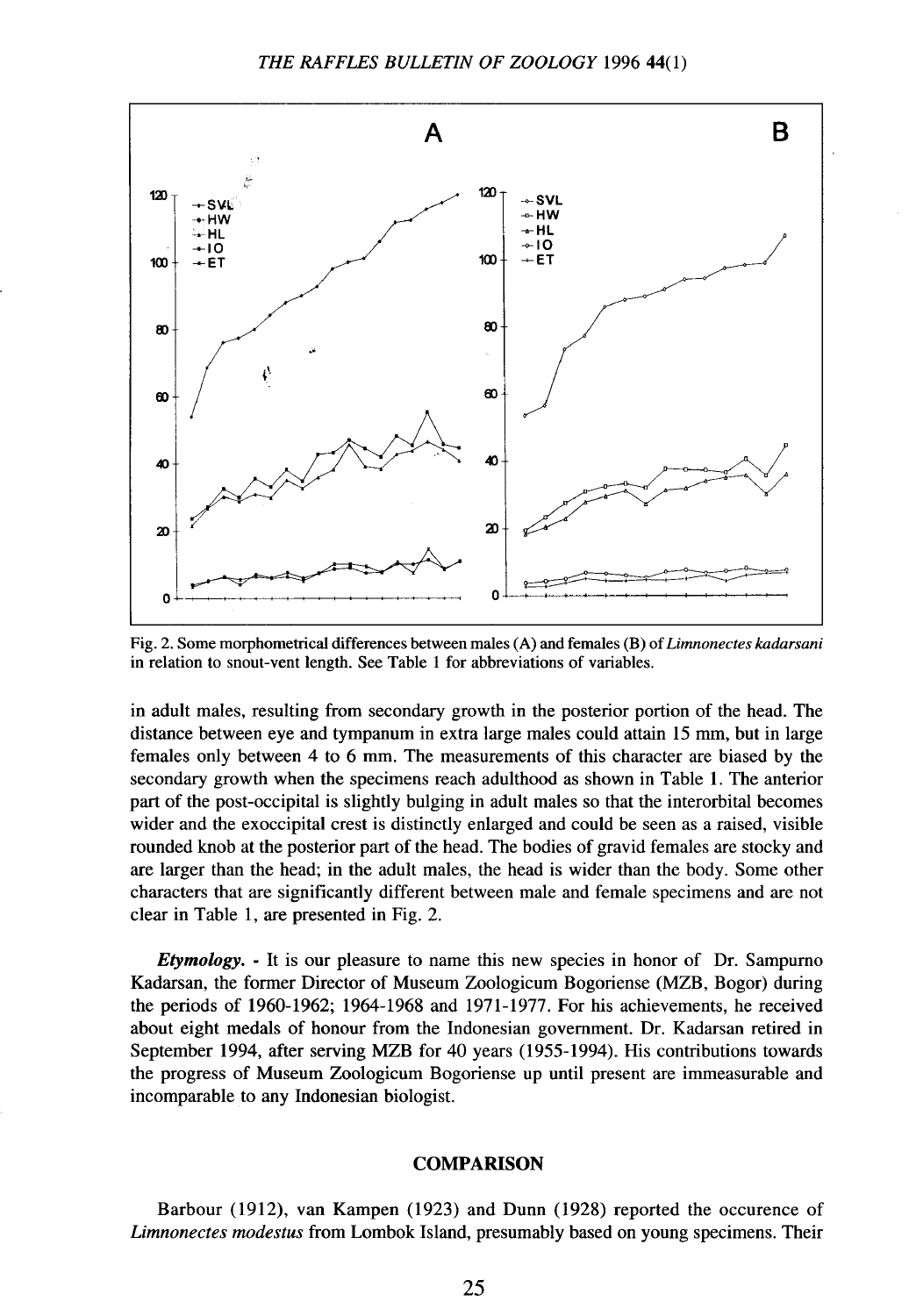#### Iskandar et al.: New Limnonectes from Nusa Tenggara

records was concured by Mertens (1930) and considered that the record was based on young specimens of *L. macrodon.* The specimens examined by Dunn (1928) according to Mertens (1929) were in fact *L. dammermani*. After examining all of the Sulawesian and Moluccan species and comparing them to the Nusa Tenggara populations, we understand why at least a part of the Lombok population was assigned to *L. modestus.* Although maturity is reached at about 55 mm in both species, *L. modestus* is a smaller species (max 80 mm) compared to *L. kadarsani.* There is no distinct secondary sex characters in the overall morphology of *L. modestus,* except for the presence of paired vocal sacs. The differences of SVL and head width between sexes or in young *L. modestus* are not significant. Unless dissected, it is impossible to distinguish young males from young females of both species. In *L. modestus,* both sexes have enlarged odontoid processes, but this structure is only present in males of *L. kadarsani.* Males of {-.*modestus* have only slight larger head and more prominent odontoid processes than females. The odontoid processes of males of *L. modestus* directed upwards but in adult females directed backwards at about 45°; the odontoid bones are exposed in both sexes. Beside the enlargement of post-occipital knob and the enlarged odontoid processes, adult males of *L. kadarsani* are much larger with distinct enlarging and widening of head. Young specimens of *L. kadarsani* usually have two rows of tubercles as in *L. modestus,* but these tubercles tend to disappear in adults, leaving only a few small elongated tubercles or spinules. The presence of the tubercles in young specimens seemed to be the main reason why some authors attributed the Lombok's population to *L. modestus* (see Barbour, 1912; van Kampen, 1923; Dunn, 1928). They probably examined some subadult specimens, and could not find the diagnostic characters of *L. kadarsani.*

The presence of two rows of tubercles at the mid-dorsal region between dorsolateral of the sacral regions is not only known in *Limnonectes modestus,* but equally present in several smaller forms related to *L. microdiscus* from Sulawesi as well as in *L. dammermani.* Another species, *L. dammermani* is the only other *Limnonectes* in the Nusa Tenggara Islands. The less toe webbings and small size will distinguish *L. dammermani* from the fully webbed and the much larger sized *L. kadarsani.*

*Limnonectes macrodon,* to which *L. kadarsani* was attributed (Barbour, 1912; Boulenger, 1920; van Kampen, 1923; Mertens, 1927, 1930; Darevskyi, 1964), is very similar in the overall physiognomy of the body and legs, width of the head and skin texture of the adults. If young specimens of both forms are compared side by side, the prominent skin tubercles in young *L. kadarsani* will distinguish these two forms immediately. Adults of *L. macrodon* could be distinguished immediately from *L. kadarsani* based on the absence of enlargements of exoccipital crest and the much larger size (see note below).

All other large South-East Asian species, *Limnonectes ingeri, L. blythi, L. ibanorum, L. malesianus, L. grunniens, L.macrocephalus* and *L. magnus* were all easily distinguished by the absence of visible exoccipital crest, hence different from *L. kadarsani* in this regard. In contrast, most young specimens or smaller species are practically indistinguishable from the similar sized *L.kadarsani.* The presence of vocal sacs in males of *L. acanthi, L. microtympanum, L. heinrichi, L. modestus* or *L. visayanus* will distinguish these species from *L. kadarsani,* but female specimens still remain a problem. The presence of small and sharp odontoid processes in females of *L. modestus, L. heinrichi* and *L. microtympanum* will be very useful to distinguish them from females and young males of *L. kadarsani.*

According to Dubois's arrangements (1986; 1992), this species should be placed within or close to members of the subgenus *Bourretia* based on the enlargements of the exoccipital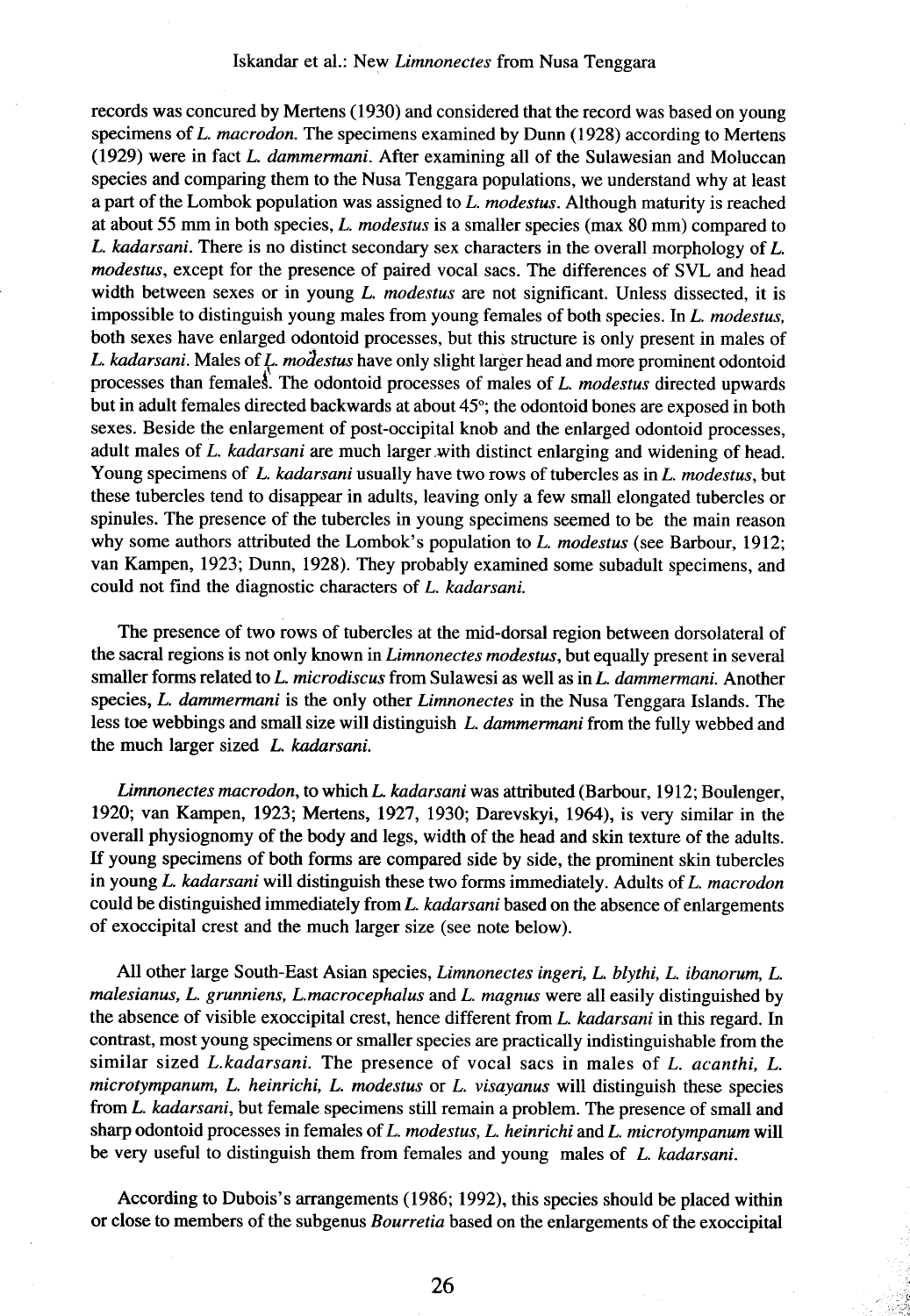# THE RAFFLES BULLETIN OF ZOOLOGY 1996 44(1)

crest and postoccipital bones. As shown above, this new species is very closely related to *L. modestus* or *L. macrodon.* Two other species, *L. blythi and L. malesianus* have also slight enlargement of the exoccipital crest in very big males although not distinctly seen bulging from the surface of the skin, and the interorbital space is not widened. Keeping these species together within the subgenus *Bourretia* will only obscure the relationships between East Indonesian *Limnonectes* and such arrangement is not supported by geographical evidences.

*Note. -* The types of *Limnonectes macrodon* is a composite. To avoid confusion, Kiew (1978) chose a lectotype to solve the problem. All specimens from Java at our disposition consist of *L. blythi* like species, which will be discussed elsewhere (Inger & Iskandar, in prep). Here we present additional data result from our examination of the type series. In fact the type series is also 'as complicated as its name. Aside the lectotype and some of the paralectotypes, the rest of the type series (not examined by Kiew) consists of one specimen from Ambon, one other from Sulawesi, another single individual from the Philippines and two others from Borneo. The Ambonese specimen belongs to *L. grunniens,* the Sulawesian specimen belongs to an undescribed species (Iskandar, 1996), and the Philippine specimen probably to *L. visayanus.* Those from Borneo, presumed to be young specimens are in fact adult specimens of *L. paramacrodon.*

## **ACKNOWLEDGEMENTS**

I thank R.F. Inger, for important comments on drafts of the manuscript. A. Dubois and A.M. Ohler kindly helped me during my visit to MNHN (Paris). The work is partly supported by Basic Science Grant No. 601P4M/DPPMIL-3311/MS/1993 from the Indonesian Directorate General of Higher Education, Ministry of Education originated from World Bank IBRD-Loan No. 2944 and 331l-IND.

# **LITERATURE CITED**

Barbour, T., 1912. A contribution to the zoogeography of the East Indian islands. *Mem. Mus. Compo Zool. Harvard,* XLIV (I): 1-168, 18 tabl, 8 pis.

Boulenger, G.A., 1920. A monograph of the South-Asian, Papuan, Melanesian and Australian frogs of the Genus *Rana. Rec. Indian Mus., 20:1-223.*

Dubois, A., 1986. Miscellanea taxinomica batrachologica (I). Alytes 1986, 5 (1-2): 7-95.

Dubois, A., 1992. Notes sur la classification des Ranidae (Amphibiens Anoures). *Bull. mens. Soc. linn. Lyon,* 1992, 61 (10): 305-352.

Dunn, E.R., 1927. Results of the Douglas Burden expedition to the Island of Komodo. IV. Frogs from the East Indies., *Amer. Mus. Novit.,* 315: 9 pp.

Iskandar, D.T., 1996. *Limnonectes* (Amphibia, Anura, Ranidae), a new large frog from Central Sulawesi. *Alytes* (submitted).

Kiew, B.H., 1978. The nomenclature and identity of the javanese frog *Rana macrodon* Dumeril and Bibron. *Malayan Nat.,* 31 (4): 219-229.

Mertens, R., 1927. Neue Amphibien und Reptilien aus dem Indo-Australischen Archipel. *Senckenbergiana,* 9 (6): 234-242.